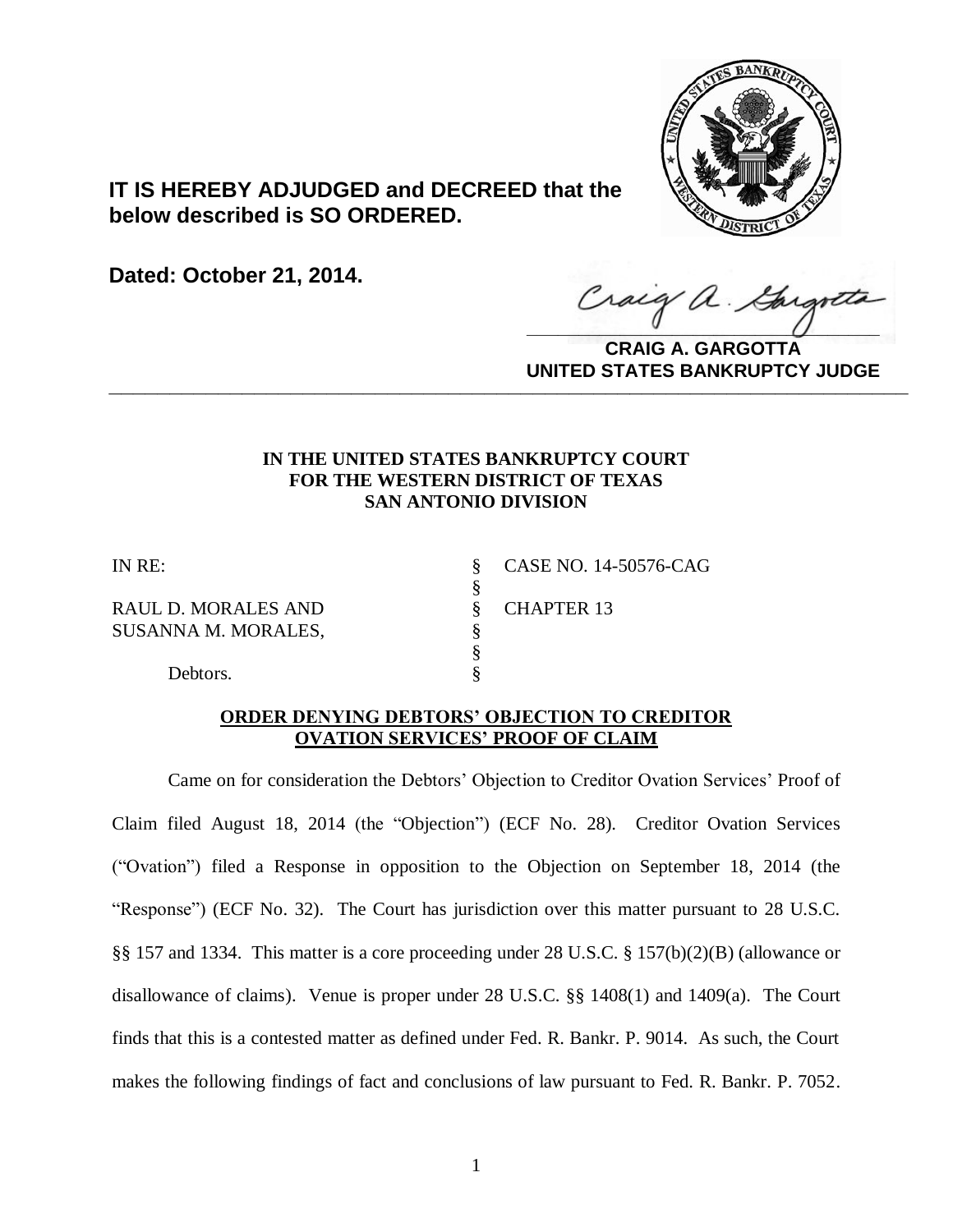For the reasons stated in this Order, the Court is of the opinion that Debtors' Objection should be denied.

#### **FACTUAL AND PROCEDURAL BACKGROUND**

Debtors filed a Chapter 13 petition for relief on March 3, 2014 (ECF No. 1). On their Schedule A, Debtors listed their homestead and an adjacent commercial lot located at 7055 North State Highway in Guadalupe County, Texas (ECF No. 9). Debtors provided a notation on Schedule A regarding the commercial lot that stated " $1/7<sup>th</sup>$  undivided interest in commercial lot, ... .". Debtor Susanna Morales ("Mrs. Morales") had inherited by intestate succession a  $1/7<sup>th</sup>$ undivided interest in the commercial lot with her other six siblings when her parents died in 2004. Debtors listed Mrs. Morales's  $1/7<sup>th</sup>$  interest as exempt under 11 U.S.C. § 522(d)(5) (West 2010). On their Schedule H, Debtors listed the six siblings as co-debtors as to any liabilities asserted against the commercial lot.

Debtors filed their Chapter 13 plan on March 17, 2014 (ECF No. 10). The plan provided that Ovation would be partially secured to the value of Mrs. Morales's  $1/7<sup>th</sup>$  interest in the commercial lot. The remaining balance would be treated as an unsecured priority claim pursuant to 11 U.S.C. §  $507(a)(8)(B)$ .<sup>1</sup>

Ovation filed its proof of claim on April 1, 2014 (Claim No. 3-1). The proof of claim recites a balance due of \$28,602.99. The basis for the claim is a "deed of trust – tax claim" that further reflects a secured claim of \$28,602.99. Nonetheless, Ovation indicates on its proof of claim that the value of the commercial lot – that is, the basis of its security interest – is \$12,393.72. It is unclear why Ovation used this amount as the basis for the value of the commercial lot. There are three attachments to Ovation's proof of claim: (1) Exhibit "A" is a

 $1$  Mrs. Morales had executed a note and deed of trust to Ovation for payment of delinquent ad valorem taxes for tax years 2003-2009 and 2011 on the commercial lot.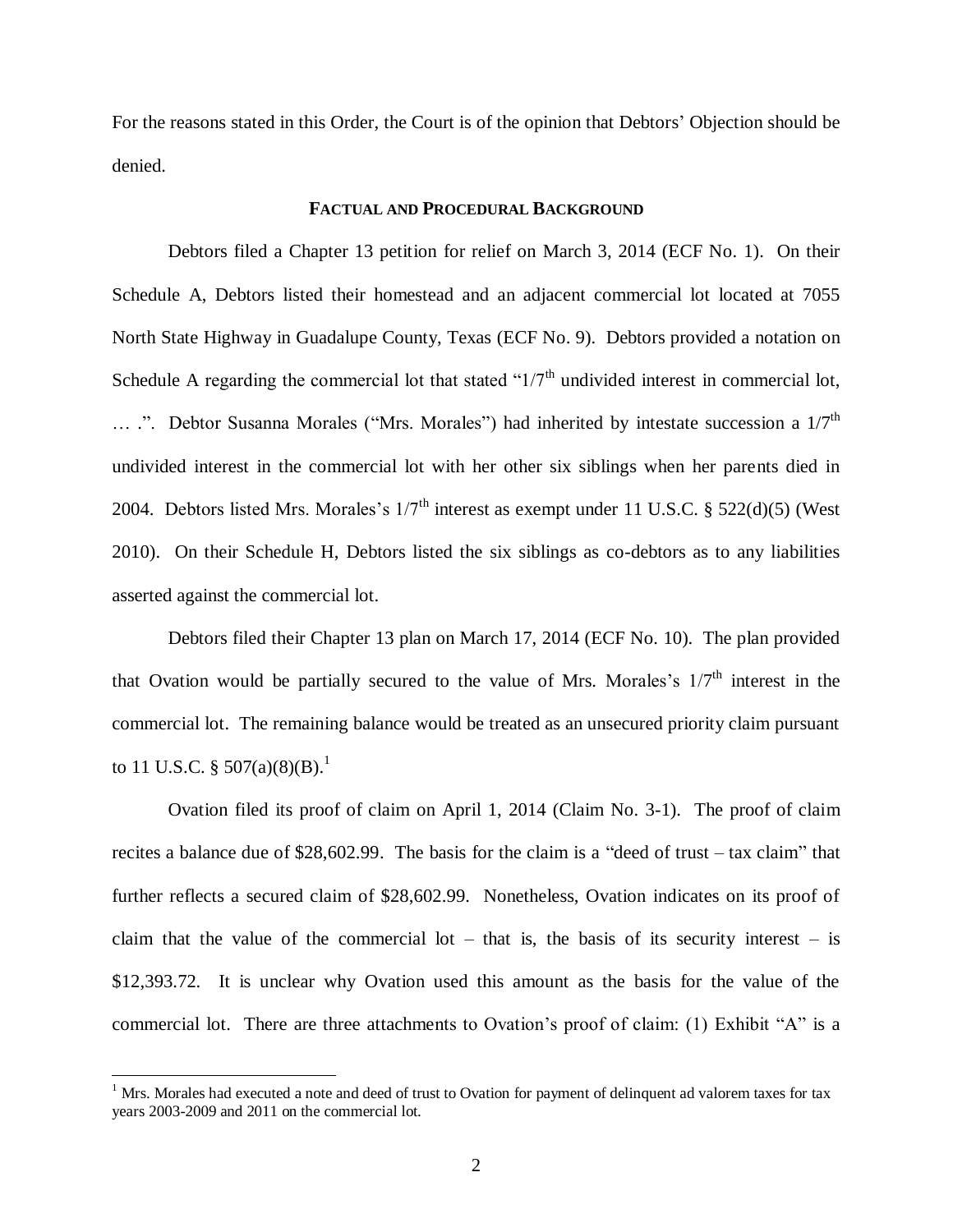Promissory Note Secured by Tax Lien Contract; (2) Exhibit "B" is a Corrective Tax Lien Contract; and (3) Exhibit "C" is an affidavit authorizing the transfer of the tax lien from Guadalupe County, Texas to Sombrero Capital, LLC that is signed by Mrs. Morales as property owner. Susanna Morales signed the Deed of Trust and Tax Lien Contract as "borrower." Ovation is the servicer for Sombrero Capital, LLC.

Contemporaneously with the filing of its proof of claim, Ovation also filed its Objection to the Debtors' Chapter 13 plan (ECF No. 13). Ovation objected to the interest rate being provided for in the plan on its secured claim, which was less than the contract rate stated in the tax lien contract. Debtors conceded that 11 U.S.C. § 511 (West 2005), requires that a note executed in payment of an outstanding tax debt must be paid at the contract rate of interest stated on the note. Also, Ovation objected to its claim being treated as partially secured and to Debtors' failure to propose a cure to the pre-petition arrears on the Sombrero note.<sup>2</sup> Ovation withdrew its Objection to Debtors' plan based upon Debtors' counsel's representations that he would cure the arrears on the note payments by making payments through the plan and pay the post-petition note payments to Ovation directly.<sup>3</sup> Debtors' counsel was to file an amended plan reflecting this treatment.

#### **PARTIES' CONTENTIONS**

Debtors filed their Objection to Ovation's proof of claim on August 18, 2014 (ECF No. 28). Debtors argue that Ovation does not have a valid lien on the entire commercial lot located at 7055 North State Highway, Guadalupe County, Texas and that Ovation's security interest in the property is limited to Mrs. Morales's  $1/7<sup>th</sup>$  undivided interest in the property. Further,

<sup>&</sup>lt;sup>2</sup> The Chapter 13 Trustee made a similar Objection to confirmation of Debtors' Chapter 13 plan regarding the plan treatment of Ovation's claim (ECF No. 22).

<sup>3</sup> *See In re Heinzle*, 511 B.R. 69, 78 (Bankr. W.D. Tex. 2014) (direct payments to a creditor are payments made pursuant to the plan).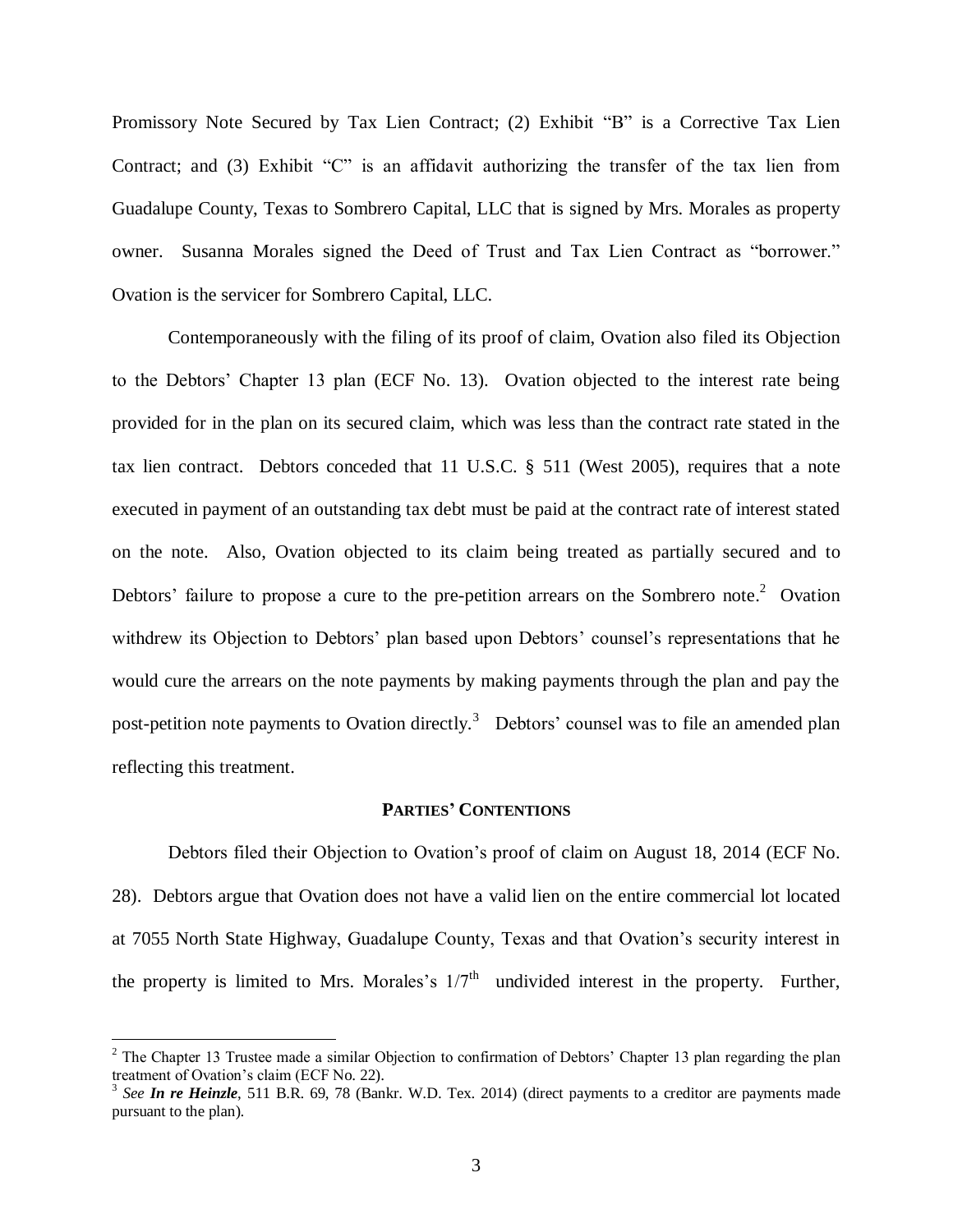Debtors argue that Mrs. Morales, in executing the promissory note and tax lien contract, could not encumber her siblings'  $6/7<sup>th</sup>$  undivided interests in the property. As such, based upon the Guadalupe County Appraisal District's valuation of the property as \$81,295.00, Mrs. Morales's  $1/7<sup>th</sup>$  interest in the commercial property equals a value of \$11,613.57.

Ovation filed its Response on September 19, 2014 (ECF No. 32). Ovation asserts that, under the Texas Tax Code, when Mrs. Morales signed the promissory note, deed of trust, and tax lien contract, she encumbered the entire commercial lot with the tax lien and deed of trust. Moreover, Ovation maintains that Mrs. Morales had the requisite authority on behalf of all of the undivided interests in the commercial lot to encumber the entire property on her own.

#### **DISCUSSION**

### **A. Burden of Proof** <sup>4</sup>

 $\overline{a}$ 

Pursuant to [11 U.S.C. § 501,](https://a.next.westlaw.com/Link/Document/FullText?findType=L&pubNum=1000546&cite=11USCAS501&originatingDoc=I4562a50762dd11ddb7e583ba170699a5&refType=LQ&originationContext=document&transitionType=DocumentItem&contextData=%28sc.Search%29) a creditor or indenture trustee may file a proof of claim, and if a creditor does not file a claim, other persons may file it, including an entity that is liable to the creditor, a debtor, or a trustee. 11 U.S.C.  $\S$  501(a)-[\(c\).](https://a.next.westlaw.com/Link/Document/FullText?findType=L&pubNum=1000546&cite=11USCAS501&originationContext=document&transitionType=DocumentItem&contextData=%28sc.Search%29#co_pp_4b24000003ba5) Section [502\(a\)](https://a.next.westlaw.com/Link/Document/FullText?findType=L&pubNum=1000546&cite=11USCAS502&originationContext=document&transitionType=DocumentItem&contextData=%28sc.Search%29#co_pp_8b3b0000958a4)<sup>5</sup> provides that a proof of claim, once filed, is deemed allowed unless an objection is made. [Section 502\(b\)](https://a.next.westlaw.com/Link/Document/FullText?findType=L&pubNum=1000546&cite=11USCAS502&originationContext=document&transitionType=DocumentItem&contextData=%28sc.Search%29#co_pp_a83b000018c76) provides a list of reasons to deny a claim. Thus, "[t]he substantive basis for the allowance of a claim is governed by [§§ 501](https://a.next.westlaw.com/Link/Document/FullText?findType=L&pubNum=1000546&cite=11USCAS501&originatingDoc=I4562a50762dd11ddb7e583ba170699a5&refType=LQ&originationContext=document&transitionType=DocumentItem&contextData=%28sc.Search%29) and [502 of the Bankruptcy Code.](https://a.next.westlaw.com/Link/Document/FullText?findType=L&pubNum=1000546&cite=11USCAS502&originatingDoc=I4562a50762dd11ddb7e583ba170699a5&refType=LQ&originationContext=document&transitionType=DocumentItem&contextData=%28sc.Search%29) The procedure for obtaining a determination of whether a filed proof of claim may be allowed to share in the distribution of the bankruptcy estate is governed Bankruptcy [Rule 3001,](https://a.next.westlaw.com/Link/Document/FullText?findType=L&pubNum=1004365&cite=USFRBPR3001&originatingDoc=I4562a50762dd11ddb7e583ba170699a5&refType=LQ&originationContext=document&transitionType=DocumentItem&contextData=%28sc.Search%29) among others." *[In re Leverett](https://a.next.westlaw.com/Link/Document/FullText?findType=Y&serNum=2014277788&pubNum=164&fi=co_pp_sp_164_798&originationContext=document&transitionType=DocumentItem&contextData=%28sc.Search%29#co_pp_sp_164_798),* 378 B.R. [793, 798 n. 2 \(Bankr.](https://a.next.westlaw.com/Link/Document/FullText?findType=Y&serNum=2014277788&pubNum=164&fi=co_pp_sp_164_798&originationContext=document&transitionType=DocumentItem&contextData=%28sc.Search%29#co_pp_sp_164_798) E.D. Tex. 2007). "'The purpose of the rules regarding claims is to require creditors to provide sufficient information so that a debtor may identify the creditor and match the creditor and the amount of the claim with the claims scheduled by the debtor.'" *Id.* [at 800](https://a.next.westlaw.com/Link/Document/FullText?findType=Y&serNum=2014277788&pubNum=164&fi=co_pp_sp_164_800&originationContext=document&transitionType=DocumentItem&contextData=%28sc.Search%29#co_pp_sp_164_800)

<sup>4</sup> The burden of proof discussion is taken directly from this Court's opinion in *In re Reyna*, No. 08-10049-CAG, 2008 WL 2961973 (Bankr. W.D. Tex. July 28, 2008).

<sup>5</sup> Unless specifically noted, all section references are to Title 11, U.S.C. § *et seq*.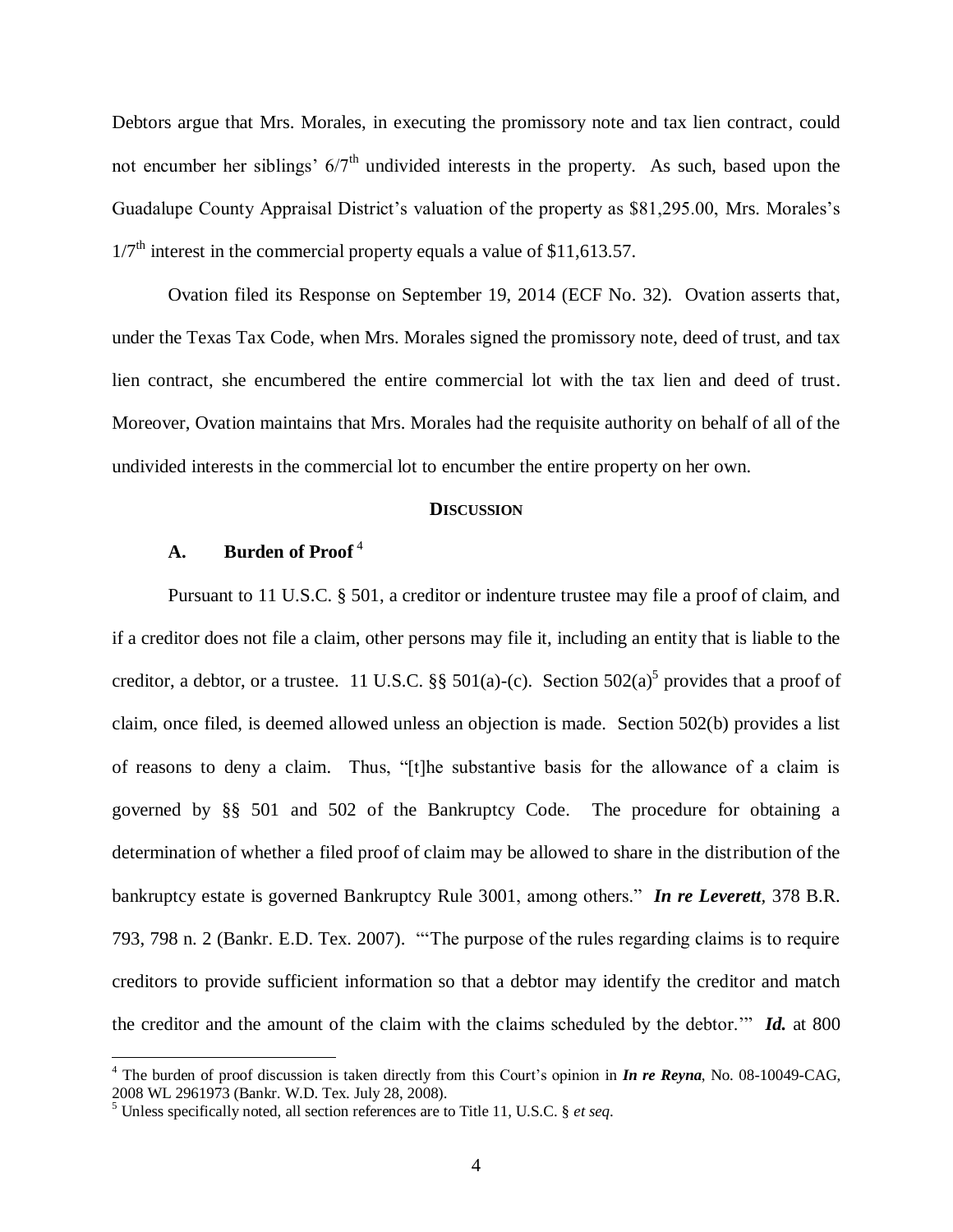(quoting *In re Hughes,* [313 B.R. 205, 212 \(Bankr.](https://a.next.westlaw.com/Link/Document/FullText?findType=Y&serNum=2004901501&pubNum=164&fi=co_pp_sp_164_212&originationContext=document&transitionType=DocumentItem&contextData=%28sc.Search%29#co_pp_sp_164_212) E.D. Mich. 2004)).

A "proof of claim" is "a written statement setting forth a creditor's claim" and must "conform substantially to the appropriate Official Form." *Id.* (quoting [Fed. R. Bankr.](https://a.next.westlaw.com/Link/Document/FullText?findType=L&pubNum=1004365&cite=USFRBPR3001&originatingDoc=I4562a50762dd11ddb7e583ba170699a5&refType=LQ&originationContext=document&transitionType=DocumentItem&contextData=%28sc.Search%29) P. [3001\(a\)\)](https://a.next.westlaw.com/Link/Document/FullText?findType=L&pubNum=1004365&cite=USFRBPR3001&originatingDoc=I4562a50762dd11ddb7e583ba170699a5&refType=LQ&originationContext=document&transitionType=DocumentItem&contextData=%28sc.Search%29). "Except in Chapter 11 cases, in which certain scheduled claims are "deemed filed," a creditor desiring to receive distributions in a bankruptcy case must file a timely proof of claim." *Id.* (citing [11 U.S.C. § 501\(a\);](https://a.next.westlaw.com/Link/Document/FullText?findType=L&pubNum=1000546&cite=11USCAS501&originationContext=document&transitionType=DocumentItem&contextData=%28sc.Search%29#co_pp_8b3b0000958a4) [Fed. R. Bankr.](https://a.next.westlaw.com/Link/Document/FullText?findType=L&pubNum=1004365&cite=USFRBPR3002&originatingDoc=I4562a50762dd11ddb7e583ba170699a5&refType=LQ&originationContext=document&transitionType=DocumentItem&contextData=%28sc.Search%29) P. 3002(a)). "If the proof of claim is timely filed with the court and is in the form of Official Form 10, or a form that substantially conforms to Official Form 10, the basic requirements for a proof of claim under Bankruptcy [Rule 3001](https://a.next.westlaw.com/Link/Document/FullText?findType=L&pubNum=1004365&cite=USFRBPR3001&originatingDoc=I4562a50762dd11ddb7e583ba170699a5&refType=LQ&originationContext=document&transitionType=DocumentItem&contextData=%28sc.Search%29) will be satisfied." *In re White,* [No. 06–50247–RLJ13, 2008 WL 269897, at \\*3 \(Bankr.](https://a.next.westlaw.com/Link/Document/FullText?findType=Y&serNum=2015084306&pubNum=0000999&originationContext=document&transitionType=DocumentItem&contextData=%28sc.Search%29) N.D. Tex. [Jan. 29, 2008\);](https://a.next.westlaw.com/Link/Document/FullText?findType=Y&serNum=2015084306&pubNum=0000999&originationContext=document&transitionType=DocumentItem&contextData=%28sc.Search%29) *In re Armstrong,* [320 B.R. 97, 103 \(Bankr.](https://a.next.westlaw.com/Link/Document/FullText?findType=Y&serNum=2006142250&pubNum=164&fi=co_pp_sp_164_103&originationContext=document&transitionType=DocumentItem&contextData=%28sc.Search%29#co_pp_sp_164_103) N.D. Tex. 2005).

Bankruptcy Rule 3007 requires an objection to the allowance of a claim to be in writing and filed. For claims based upon a writing, Bankruptcy [Rule 3002](https://a.next.westlaw.com/Link/Document/FullText?findType=L&pubNum=1004365&cite=USFRBPR3002&originatingDoc=I4562a50762dd11ddb7e583ba170699a5&refType=LQ&originationContext=document&transitionType=DocumentItem&contextData=%28sc.Search%29) requires the original writing or a duplicate to be filed with the claim. Bankruptcy Rule 3001(f) provides that "a proof of claim filed in accordance with these rules shall constitute prima facie evidence of the validity and amount of the claim." [Fed. R. Bankr.](https://a.next.westlaw.com/Link/Document/FullText?findType=L&pubNum=1004365&cite=USFRBPR3001&originatingDoc=I4562a50762dd11ddb7e583ba170699a5&refType=LQ&originationContext=document&transitionType=DocumentItem&contextData=%28sc.Search%29) P. 3001(f).

During the claims allowance process, the burden of proof shifts between the parties. By granting prima facie validity to claims that are correctly filed, Bankruptcy Rule 3001(f) places the initial burden of establishing the claim on the claimant. "The claimant satisfies this burden by complying with Bankruptcy [Rule 3001](https://a.next.westlaw.com/Link/Document/FullText?findType=L&pubNum=1004365&cite=USFRBPR3001&originatingDoc=I4562a50762dd11ddb7e583ba170699a5&refType=LQ&originationContext=document&transitionType=DocumentItem&contextData=%28sc.Search%29) and Official Form 10, which together govern the form, content and required attachments for proofs of claim." *In re Leverett,* [378 B.R. at 799](https://a.next.westlaw.com/Link/Document/FullText?findType=Y&serNum=2014277788&pubNum=164&fi=co_pp_sp_164_799&originationContext=document&transitionType=DocumentItem&contextData=%28sc.Search%29#co_pp_sp_164_799) (citing [Fed. R. Bankr.](https://a.next.westlaw.com/Link/Document/FullText?findType=L&pubNum=1004365&cite=USFRBPR3001&originatingDoc=I4562a50762dd11ddb7e583ba170699a5&refType=LQ&originationContext=document&transitionType=DocumentItem&contextData=%28sc.Search%29) P. 3001(a)). Conversely, when a proof of claim fails to comply with the requirements of [Rule 3001\(c\),](https://a.next.westlaw.com/Link/Document/FullText?findType=L&pubNum=1004365&cite=USFRBPR3001&originatingDoc=I4562a50762dd11ddb7e583ba170699a5&refType=LQ&originationContext=document&transitionType=DocumentItem&contextData=%28sc.Search%29) the claim will not be considered prima facie valid as to the claim or amount. *In re White,* [2008 WL 269897, at \\*3;](https://a.next.westlaw.com/Link/Document/FullText?findType=Y&serNum=2015084306&pubNum=999&originationContext=document&transitionType=DocumentItem&contextData=%28sc.Search%29) *In re Tran,* [369 B.R. 312, 317 \(S.D.](https://a.next.westlaw.com/Link/Document/FullText?findType=Y&serNum=2012299248&pubNum=164&fi=co_pp_sp_164_317&originationContext=document&transitionType=DocumentItem&contextData=%28sc.Search%29#co_pp_sp_164_317) Tex.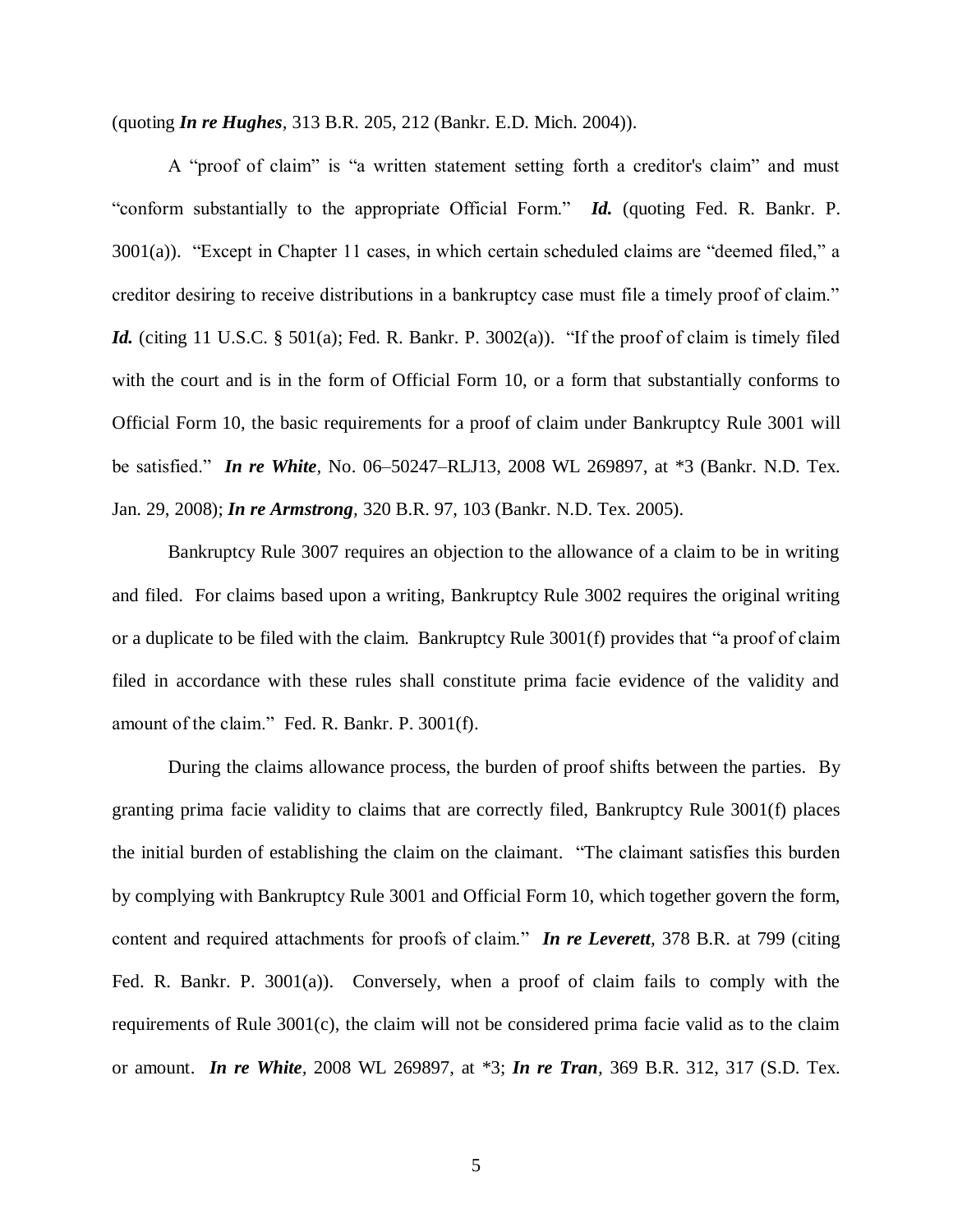[2007\),](https://a.next.westlaw.com/Link/Document/FullText?findType=Y&serNum=2012299248&pubNum=164&fi=co_pp_sp_164_317&originationContext=document&transitionType=DocumentItem&contextData=%28sc.Search%29#co_pp_sp_164_317) *aff'g* [351 B.R. 440, 445 \(Bankr.](https://a.next.westlaw.com/Link/Document/FullText?findType=Y&serNum=2010236955&pubNum=164&fi=co_pp_sp_164_445&originationContext=document&transitionType=DocumentItem&contextData=%28sc.Search%29#co_pp_sp_164_445) S.D. Tex. 2006); *In re Armstrong,* [320 B.R. at 104-05;](https://a.next.westlaw.com/Link/Document/FullText?findType=Y&serNum=2006142250&pubNum=164&fi=co_pp_sp_164_104&originationContext=document&transitionType=DocumentItem&contextData=%28sc.Search%29#co_pp_sp_164_104) *[In](https://a.next.westlaw.com/Link/Document/FullText?findType=Y&serNum=2014277788&pubNum=164&fi=co_pp_sp_164_802&originationContext=document&transitionType=DocumentItem&contextData=%28sc.Search%29#co_pp_sp_164_802)  re Leverett,* [378 B.R. at 802.](https://a.next.westlaw.com/Link/Document/FullText?findType=Y&serNum=2014277788&pubNum=164&fi=co_pp_sp_164_802&originationContext=document&transitionType=DocumentItem&contextData=%28sc.Search%29#co_pp_sp_164_802) A debtor must present evidence to overcome the prima facie validity of the claim but if no such validity exists, the debtor need only object to the claim pursuant to the applicable rules, or statute. *In re Tran,* [369 B.R. at 317-18](https://a.next.westlaw.com/Link/Document/FullText?findType=Y&serNum=2012299248&pubNum=164&fi=co_pp_sp_164_317&originationContext=document&transitionType=DocumentItem&contextData=%28sc.Search%29#co_pp_sp_164_317) (citing *[McGee v.](https://a.next.westlaw.com/Link/Document/FullText?findType=Y&serNum=1998182650&pubNum=506&fi=co_pp_sp_506_260&originationContext=document&transitionType=DocumentItem&contextData=%28sc.Search%29#co_pp_sp_506_260)  O'Connor,* [153 F.3d 258, 260-61 \(5th Cir.](https://a.next.westlaw.com/Link/Document/FullText?findType=Y&serNum=1998182650&pubNum=506&fi=co_pp_sp_506_260&originationContext=document&transitionType=DocumentItem&contextData=%28sc.Search%29#co_pp_sp_506_260) 1998)). "After a valid objection, the creditor is charged with the burden of proving the validity of his claim." *In re Tran,* [369 B.R. at 318](https://a.next.westlaw.com/Link/Document/FullText?findType=Y&serNum=2012299248&pubNum=164&fi=co_pp_sp_164_318&originationContext=document&transitionType=DocumentItem&contextData=%28sc.Search%29#co_pp_sp_164_318) (citing *McGee,* [153 F.3d at 260-61\).](https://a.next.westlaw.com/Link/Document/FullText?findType=Y&serNum=1998182650&pubNum=506&fi=co_pp_sp_506_260&originationContext=document&transitionType=DocumentItem&contextData=%28sc.Search%29#co_pp_sp_506_260) "Under Fifth Circuit case law, if a debtor successfully objects to a proof of claim, the burden shifts to the creditor to prove the underlying validity of its claim." *Id.* (citing *McGee,* [153 F.3d at 260-61\)](https://a.next.westlaw.com/Link/Document/FullText?findType=Y&serNum=1998182650&pubNum=506&fi=co_pp_sp_506_260&originationContext=document&transitionType=DocumentItem&contextData=%28sc.Search%29#co_pp_sp_506_260). As the Supreme Court has stated, "'One who asserts a claim is entitled to the burden of proof that normally comes with it.'" *Id.* [at 318](https://a.next.westlaw.com/Link/Document/FullText?findType=Y&serNum=2012299248&pubNum=164&fi=co_pp_sp_164_318&originationContext=document&transitionType=DocumentItem&contextData=%28sc.Search%29#co_pp_sp_164_318) (quoting *[Raleigh v. Illinois Dep't of](https://a.next.westlaw.com/Link/Document/FullText?findType=Y&serNum=2000362632&pubNum=780&fi=co_pp_sp_780_20&originationContext=document&transitionType=DocumentItem&contextData=%28sc.Search%29#co_pp_sp_780_20) Revenue,* 530 U.S. 15, 20 (2000)).

Courts have summarized this burden shifting pattern as:

If a claim is granted prima facie validity, the burden of going forward with the evidence then shifts to the objecting party to produce evidence at least equal in probative force to that offered by the proof of claim and which, if believed, would refute at least one of the allegations that is essential to the claim's legal sufficiency. This can be done by the objecting party producing specific and detailed allegations that place the claim into dispute, by the presentation of legal arguments based upon the contents of the claim and its supporting documents, or by the presentation of pretrial pleadings, such as a motion for summary judgment, in which evidence is presented to bring the validity of the claim into question. If the objecting party meets these evidentiary requirements, then the burden of going forward with the evidence shifts back to the claimant to sustain its ultimate burden of persuasion to establish the validity and amount of the claim by a preponderance of the evidence.

*[In re Armstrong](https://a.next.westlaw.com/Link/Document/FullText?findType=Y&serNum=2006142250&pubNum=164&fi=co_pp_sp_164_104&originationContext=document&transitionType=DocumentItem&contextData=%28sc.Search%29#co_pp_sp_164_104),* 320 B.R. at 104 (quoting *[In re Rally Partners, LP](https://a.next.westlaw.com/Link/Document/FullText?findType=Y&serNum=2004179891&pubNum=164&fi=co_pp_sp_164_168&originationContext=document&transitionType=DocumentItem&contextData=%28sc.Search%29#co_pp_sp_164_168),* 306 B.R. 165, 168-69

[\(Bankr.](https://a.next.westlaw.com/Link/Document/FullText?findType=Y&serNum=2004179891&pubNum=164&fi=co_pp_sp_164_168&originationContext=document&transitionType=DocumentItem&contextData=%28sc.Search%29#co_pp_sp_164_168) E.D. Tex. 2003) (citations omitted)).

### **B. Liability Under the Texas Tax Code**

Ad valorem property taxes in Texas have first lien priority on real property. Texas Tax Code

§ 32.05 provides in relevant part: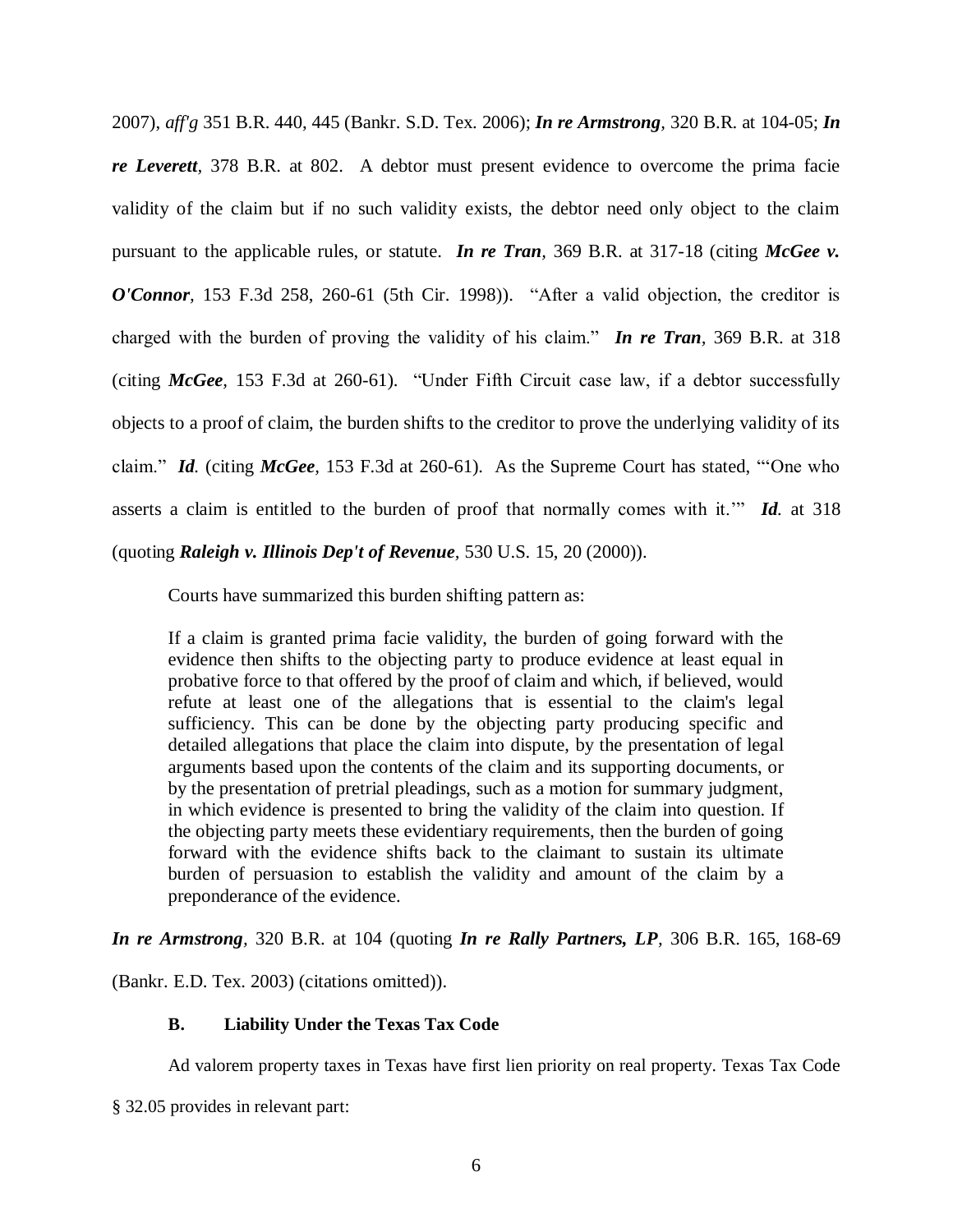a) A tax lien on real property takes priority over a homestead interest in the property.

(b) Except as provided by Subsection  $(c)(1)$ , a tax lien provided by this chapter takes priority over:

(1) the claim of any creditor of a person whose property is encumbered by the lien;

(2) the claim of any holder of a lien on property encumbered by the tax lien, including any lien held by a property owners' association, homeowners' association, condominium unit owners' association, or council of owners of a condominium regime under a restrictive covenant, condominium declaration, master deed, or other similar instrument that secures regular or special maintenance assessments, fees, dues, interest, fines, costs, attorney's fees, or other monetary charges against the property; and

(3) any right of remainder, right or possibility of reverter, or other future interest in, or encumbrance against, the property, whether vested or contingent.

Tex. Tax Code Ann. § 32.05 (West 2005).

Additionally, the person in whose name a property is required to be listed is personally liable for the taxes imposed on the property. Tex. Tax Code Ann. § 32.07(b) (West 2005). Any property owner, or combination of property owners, may borrow funds from a lender to pay off delinquent property taxes. *See* Tex. Tax Code § 32.065(a) (West 2013) ("Section 32.06 does not abridge the right of a property owner to enter into a contract for the payment of taxes."). There are two questions that the Court must decide: (1) did Ovation's proof of claim limit the value of its secured claim by making a notation on the claim that value of the property securing Ovation's debt was less than the full amount of its debt; and (2) what is the extent of Ovation's security interest in 7055 North State Highway, Guadalupe County, Texas?

## **C. What is the Binding Effect of Ovation's Statement of Value of the Collateral contained in Ovation's Proof of Claim?**

Ovation indicates on its proof of claim that the amount of its claim is \$28,602.99 and that it is a fully secured claim. Nonetheless, Ovation also lists the value of the property securing its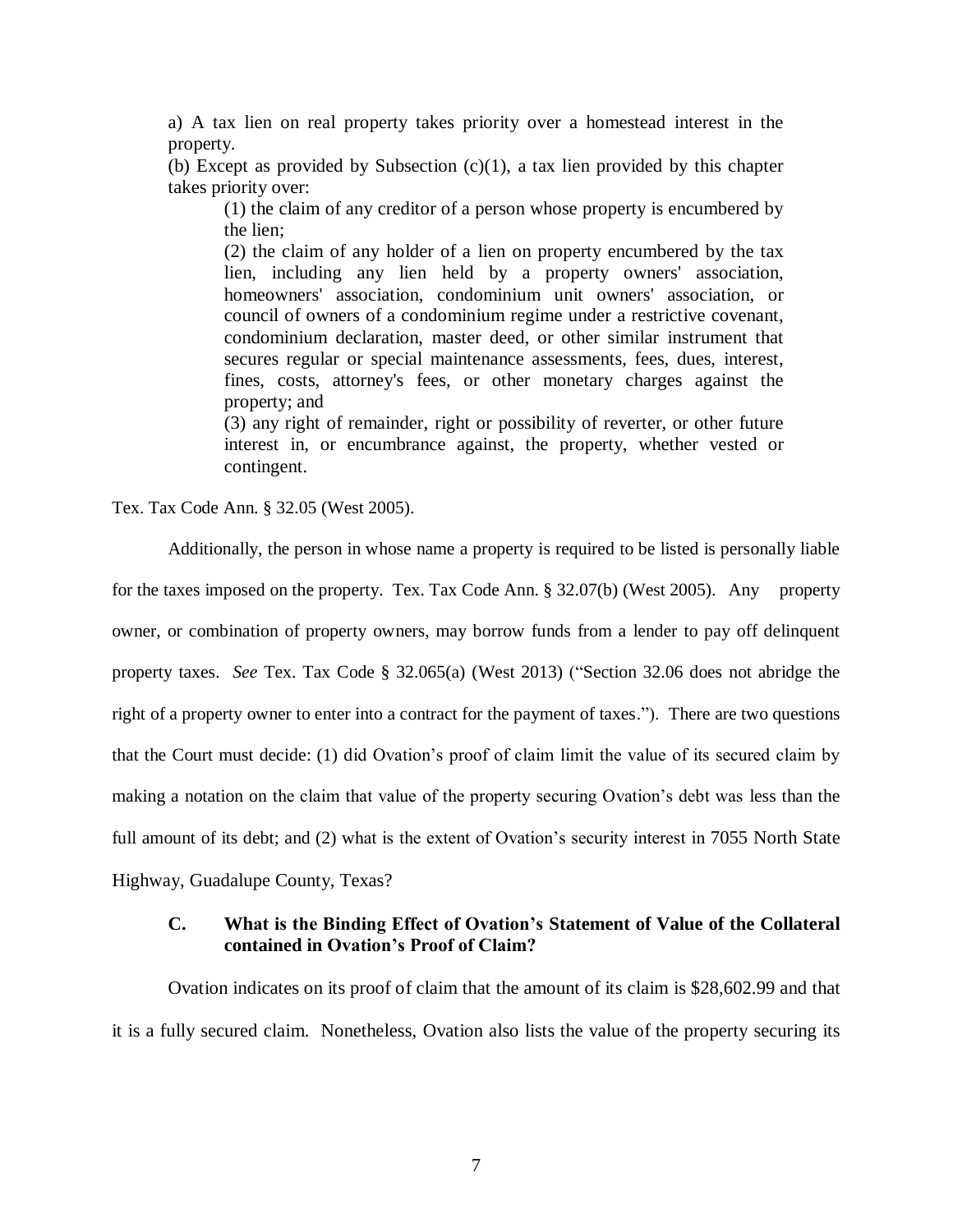claim as \$12,393.72. Debtors argue that this admission as to the value of the property is binding on Ovation. The Court disagrees.

Rule 3001(f) states that a proof of claim which is properly executed and filed is prima facie evidence of the validity and amount of the creditor's claim. Fed. R. Bankr. P. 3001(f); *see also In re Hudson*, 260 B.R. 421, 430 (Bankr. W.D. Mich. 2001) (secured proof of claim is not a determination of the value of a secured creditor's claim). Further, neither the Bankruptcy Code nor the Rules give any evidentiary effect to a secured creditor's asserted value of the collateral. *In re Hudson*, 260 B.R. at 431. Rather, all that a secured creditor can expect is that a lawfully filed proof of claim – absent objection – only establishes the amount and validity of the claim. *Id.* The extent of the secured status of the claim is determined under § 506(a) and may require more than the mere filing of a secured proof of claim. *Id.* As such, the Court finds that Ovation's assertion of value of the collateral is not binding on a determination of the extent of its secured interest.

In this case, Ovation did not contest that the tax appraisal value of the property is \$81,295.00, which is considerably more that the amount of its secured claim of \$28,602.99. Further, § 32.05 of the Texas Tax Code provides that a tax lien has priority over all liens against property, even purchase money security interests. Therefore, to the extent that Ovation may assert its tax lien against the entire property, Ovation is fully secured.

Debtors also alleged a filing deficiency as to Ovation's lien. Debtors assert that because the property description of 7055 North State Highway, Guadalupe County, Texas, contained on the original tax lien contract was incorrect (it listed the acreage of the property as .23 acres as opposed to the correct amount of .9440 acres) and was subsequently corrected on July 5, 2012, that this correction renders the tax lien invalid. The Court cannot discern any reason why the

8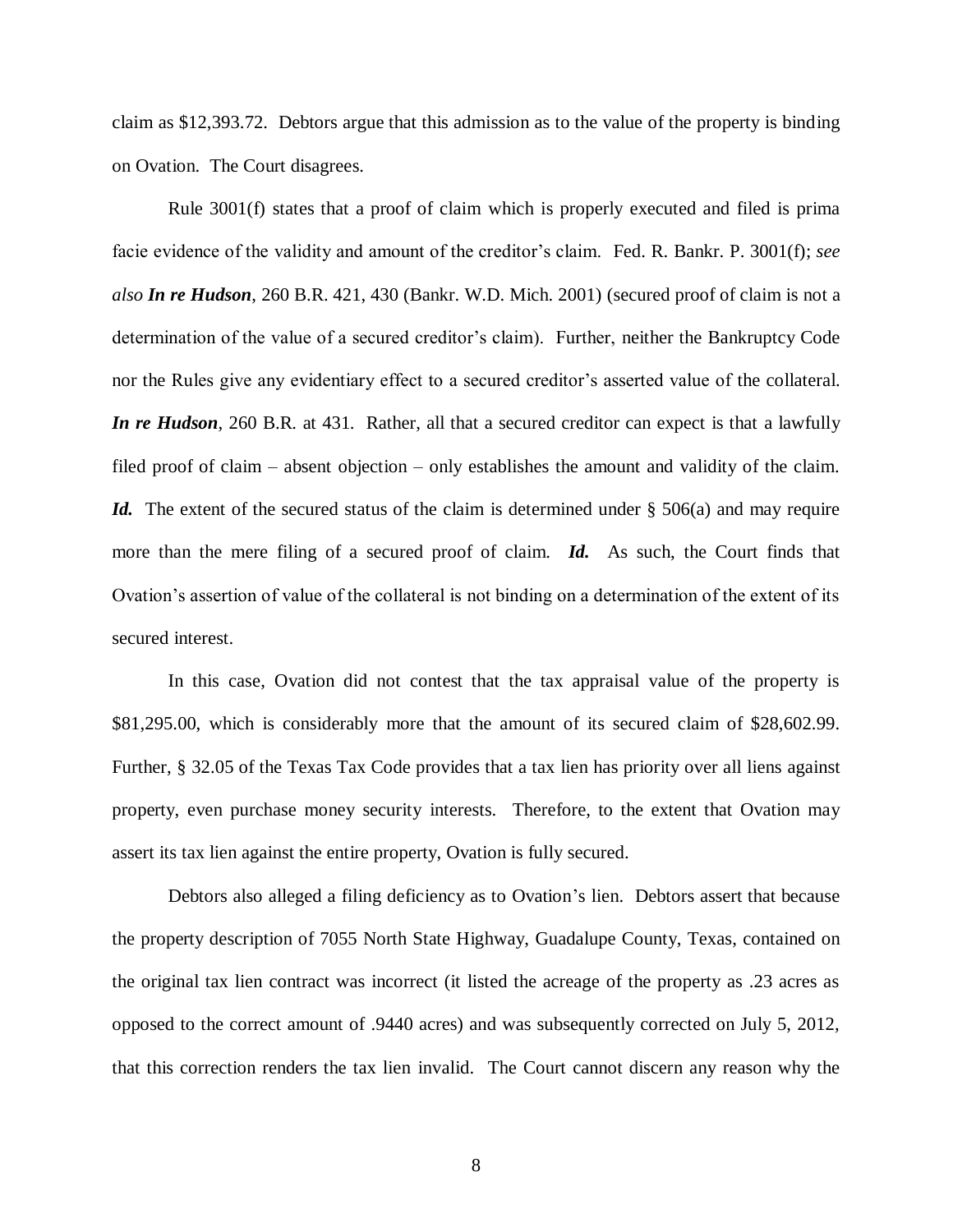corrective tax lien contract that was filed on July 5, 2012, which Mrs. Morales acknowledged and executed on the same date, is somehow invalidated by the bankruptcy filing on March 3, 2014. Therefore, the Court finds this argument unavailing.

#### **D. What is the Extent of Ovation's Security Interest?**

The remaining question the Court must resolve is whether Mrs. Morales's undivided  $1/7<sup>th</sup>$ interest in the commercial lot is the furthest extent to which Ovation's security interest attaches. Although both parties argued whether or not Mrs. Morales could encumber the remaining  $6/7<sup>th</sup>$ undivided interests of her other siblings, the Court finds that is not the determinative question. Rather, the Court finds that the issue is determined by whether Ovation's deed of trust and transfer of tax lien was subrogated to the ad valorem tax lien of Guadalupe County.

In *Benchmark Bank v. Crowder*, 919 S.W.2d 657 (Tex. 1996), the Texas Supreme Court had to consider whether a third party lender, who provided financing to a homeowner to pay off a federal tax lien on his homestead, was subrogated to the rights and interests of the federal tax lien. Benchmark Bank granted financing to Crowder in exchange for a deed of trust and promissory note on Crowder's homestead so that Crowder could pay off a federal tax lien on the property. *Id.* at 659. The Crowders paid off the IRS's tax lien and the Crowders subsequently defaulted on the Benchmark note. The bank sought to foreclose on the property. *Id.*

The Crowders sued the bank alleging, *inter alia*, that the Bank's lien on their homestead was invalid because it violated the Texas Constitution provision against the forced sale of a homestead because the bank's lien did not meet the constitutionally allowed encumbrances on Texas homesteads. *Id.* at 919; Tex. Const. art. XVI, § 50.<sup>6</sup> The Crowders acknowledged that the federal tax lien against their homestead was valid, but not Benchmark Bank's lien and deed of

<sup>6</sup> *Benchmark Bank* predates the Texas constitutional amendment providing for refinance of a homestead, including a federal tax lien. *Crowder*, 919 S.W.2d at 680.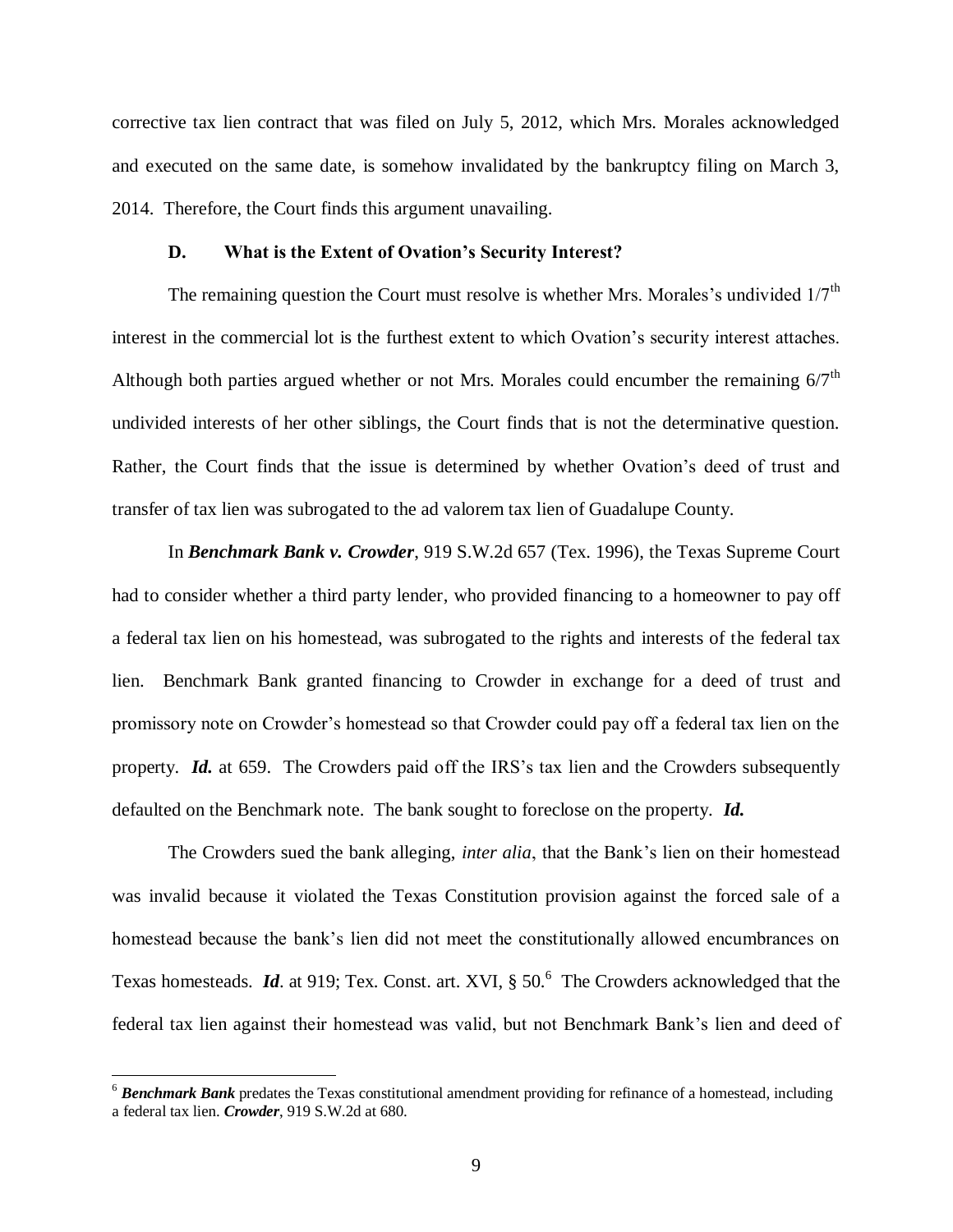trust that they gave in exchange for the promissory note and loan proceeds from the note that paid off the tax lien. *Id.* 

The Texas Supreme Court began its analysis by noting its previous holding that a third party who refinances a debt secured by a valid mechanic's lien against a homestead may be subrogated to the mechanic's lien. *Crowder*, 919 S.W.2d at 661 (citing *Farm & Home Sav. & Loan Ass'n v. Martin*, 88 S.W.2d 459, 469-70 (Tex. 1935)). The Texas Supreme Court then found no difference between the refinancing of debt secured by a mechanic's lien and the refinancing of debt secured by a federal tax lien. *Crowder*, 919 S.W.2d at 661. The court then made the following determination about applying the doctrine of subrogation to Benchmark Bank's lien:

The Bank was both equitably and contractually subrogated to the federal government's tax liens. The Bank obtained contractual subrogation through the deed of trust issued by the Crowders in favor of the Bank. The deed of trust did not create a new lien against the Crowders' property. Rather, the deed of trust preserved and extended the existing tax lien, but also prescribed new terms and conditions for foreclosure. *[Providence Institution for Sav. v. Sims](https://a.next.westlaw.com/Link/Document/FullText?findType=Y&serNum=1969136161&pubNum=713&fi=co_pp_sp_713_520&originationContext=document&transitionType=DocumentItem&contextData=%28sc.UserEnteredCitation%29#co_pp_sp_713_520),* 441 S.W.2d [516, 520 \(Tex.](https://a.next.westlaw.com/Link/Document/FullText?findType=Y&serNum=1969136161&pubNum=713&fi=co_pp_sp_713_520&originationContext=document&transitionType=DocumentItem&contextData=%28sc.UserEnteredCitation%29#co_pp_sp_713_520) 1969); *[Continental State Bank of Big Sandy v. Pepper](https://a.next.westlaw.com/Link/Document/FullText?findType=Y&serNum=1937103295&pubNum=713&fi=co_pp_sp_713_658&originationContext=document&transitionType=DocumentItem&contextData=%28sc.UserEnteredCitation%29#co_pp_sp_713_658),* 130 Tex. [71, 106 S.W.2d 654, 658–59 \(1937\).](https://a.next.westlaw.com/Link/Document/FullText?findType=Y&serNum=1937103295&pubNum=713&fi=co_pp_sp_713_658&originationContext=document&transitionType=DocumentItem&contextData=%28sc.UserEnteredCitation%29#co_pp_sp_713_658) One of the new terms agreed to by the Crowders in the deed of trust to the Bank was the power of sale. Foreclosure in accordance with the terms of the Bank's deed of trust was valid. *See [W.C.](https://a.next.westlaw.com/Link/Document/FullText?findType=Y&serNum=1919010874&pubNum=712&fi=co_pp_sp_712_650&originationContext=document&transitionType=DocumentItem&contextData=%28sc.UserEnteredCitation%29#co_pp_sp_712_650)  [Belcher Land Mortgage Co. v. Taylor](https://a.next.westlaw.com/Link/Document/FullText?findType=Y&serNum=1919010874&pubNum=712&fi=co_pp_sp_712_650&originationContext=document&transitionType=DocumentItem&contextData=%28sc.UserEnteredCitation%29#co_pp_sp_712_650),* 212 S.W. 647, 650 (Tex. Comm'n App. [1919, judgm't adopted\)](https://a.next.westlaw.com/Link/Document/FullText?findType=Y&serNum=1919010874&pubNum=712&fi=co_pp_sp_712_650&originationContext=document&transitionType=DocumentItem&contextData=%28sc.UserEnteredCitation%29#co_pp_sp_712_650) (Foreclosure against homestead under power of sale in deed of trust on debt originally secured by lien without power of sale was valid as the new deed of trust did not create a new debt or lien but continued the original debt and lien securing that debt and provided new terms for foreclosure).

*Crowder*, 919 S.W.2d at 662.

Eleven years later, the Texas Supreme Court considered whether a lien arising from a home equity loan that violated the Texas Constitution's prohibition against property designated for agricultural purposes could still be subrogated to the prior lien, notwithstanding that the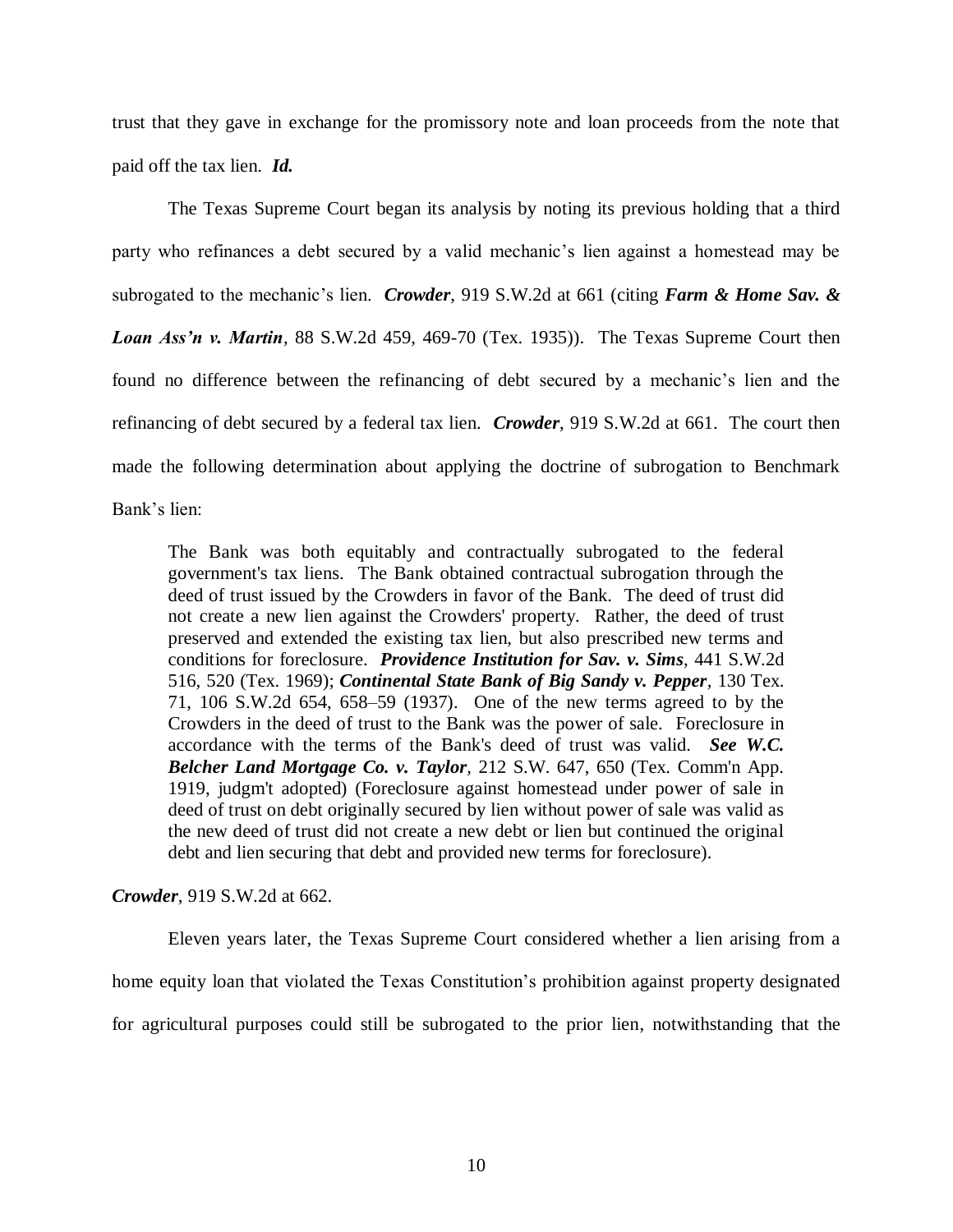granting of the lien violated the Texas Constitution. *LaSalle Bank Nat'l Ass'n v. White*, 246

S.W.3d 616 (Tex. 2007) (per curiam). In *LaSalle*, the court stated:

Texas has long recognized a lienholder's common law right to equitable subrogation. *See [Benchmark Bank v. Crowder](https://a.next.westlaw.com/Link/Document/FullText?findType=Y&serNum=1996066381&pubNum=713&fi=co_pp_sp_713_661&originationContext=document&transitionType=DocumentItem&contextData=%28sc.UserEnteredCitation%29#co_pp_sp_713_661),* 919 S.W.2d 657, 661 [\(Tex.1996\);](https://a.next.westlaw.com/Link/Document/FullText?findType=Y&serNum=1996066381&pubNum=713&fi=co_pp_sp_713_661&originationContext=document&transitionType=DocumentItem&contextData=%28sc.UserEnteredCitation%29#co_pp_sp_713_661) *Faires v. Cockrill,* [88 Tex. 428, 31 S.W. 190, 194 \(1895\);](https://a.next.westlaw.com/Link/Document/FullText?findType=Y&serNum=1895000061&pubNum=712&fi=co_pp_sp_712_194&originationContext=document&transitionType=DocumentItem&contextData=%28sc.UserEnteredCitation%29#co_pp_sp_712_194) *[Oury v.](https://a.next.westlaw.com/Link/Document/FullText?findType=Y&serNum=1890000526&pubNum=712&fi=co_pp_sp_712_1031&originationContext=document&transitionType=DocumentItem&contextData=%28sc.UserEnteredCitation%29#co_pp_sp_712_1031)  Saunders,* [77 Tex. 278, 13 S.W. 1030, 1031 \(1890\).](https://a.next.westlaw.com/Link/Document/FullText?findType=Y&serNum=1890000526&pubNum=712&fi=co_pp_sp_712_1031&originationContext=document&transitionType=DocumentItem&contextData=%28sc.UserEnteredCitation%29#co_pp_sp_712_1031) The doctrine allows a third party who discharges a lien upon the property of another to step into the original lienholder's shoes and assume the lienholder's right to the security interest against the debtor. *[First Nat'l Bank of Kerrville v. O'Dell](https://a.next.westlaw.com/Link/Document/FullText?findType=Y&serNum=1993129177&pubNum=713&fi=co_pp_sp_713_415&originationContext=document&transitionType=DocumentItem&contextData=%28sc.UserEnteredCitation%29#co_pp_sp_713_415),* 856 S.W.2d 410, 415 [\(Tex.1993\)](https://a.next.westlaw.com/Link/Document/FullText?findType=Y&serNum=1993129177&pubNum=713&fi=co_pp_sp_713_415&originationContext=document&transitionType=DocumentItem&contextData=%28sc.UserEnteredCitation%29#co_pp_sp_713_415) (citing *Faires,* [31 S.W. at 194\).](https://a.next.westlaw.com/Link/Document/FullText?findType=Y&serNum=1895000061&pubNum=712&fi=co_pp_sp_712_194&originationContext=document&transitionType=DocumentItem&contextData=%28sc.UserEnteredCitation%29#co_pp_sp_712_194) The doctrine of equitable subrogation has been repeatedly applied to preserve lien rights on homestead property. *See, e.g., Benchmark,* [919 S.W.2d at 661;](https://a.next.westlaw.com/Link/Document/FullText?findType=Y&serNum=1996066381&pubNum=713&fi=co_pp_sp_713_661&originationContext=document&transitionType=DocumentItem&contextData=%28sc.UserEnteredCitation%29#co_pp_sp_713_661) *[Farm & Home Sav. & Loan Ass'n v.](https://a.next.westlaw.com/Link/Document/FullText?findType=Y&serNum=1936103021&pubNum=713&fi=co_pp_sp_713_469&originationContext=document&transitionType=DocumentItem&contextData=%28sc.UserEnteredCitation%29#co_pp_sp_713_469)  Martin,* [126 Tex. 417, 88 S.W.2d 459, 469–70 \(1935\).](https://a.next.westlaw.com/Link/Document/FullText?findType=Y&serNum=1936103021&pubNum=713&fi=co_pp_sp_713_469&originationContext=document&transitionType=DocumentItem&contextData=%28sc.UserEnteredCitation%29#co_pp_sp_713_469) If applied in this case, LaSalle's payment of the balance of the purchase-money mortgage and the accrued taxes on White's property would entitle it to assume those lienholders' security interests in the homestead. White contends, though, and the court of appeals held, that [article XVI, section 50\(e\) of the Texas Constitution](https://a.next.westlaw.com/Link/Document/FullText?findType=L&pubNum=1000301&cite=TXCNART16S50&originatingDoc=Ib644cfcaaffa11dc8dba9deb08599717&refType=LQ&originationContext=document&transitionType=DocumentItem&contextData=%28sc.UserEnteredCitation%29) abrogates all equitable subrogation rights, including those that arise from payment of constitutionally valid debts. [217 S.W.3d at 578–79.](https://a.next.westlaw.com/Link/Document/FullText?findType=Y&serNum=2010436606&pubNum=4644&fi=co_pp_sp_4644_578&originationContext=document&transitionType=DocumentItem&contextData=%28sc.UserEnteredCitation%29#co_pp_sp_4644_578) We disagree.

*LaSalle*, 246 S.W.3d at 618-19.

The court then made the following observation in support of its holding:

Throughout our jurisprudence, we have stressed that the doctrine of equitable subrogation works to protect homestead property. Without equitable subrogation, lenders would be hesitant to refinance homestead property due to increased risk that they might be forced to forfeit their liens. The ability to refinance provides homeowners the flexibility to rearrange debt and avoid foreclosure. *[Benchmark](https://a.next.westlaw.com/Link/Document/FullText?findType=Y&serNum=1996066381&pubNum=713&fi=co_pp_sp_713_661&originationContext=document&transitionType=DocumentItem&contextData=%28sc.UserEnteredCitation%29#co_pp_sp_713_661),* [919 S.W.2d at 661;](https://a.next.westlaw.com/Link/Document/FullText?findType=Y&serNum=1996066381&pubNum=713&fi=co_pp_sp_713_661&originationContext=document&transitionType=DocumentItem&contextData=%28sc.UserEnteredCitation%29#co_pp_sp_713_661) *Machicek,* [170 S.W.2d at 717.](https://a.next.westlaw.com/Link/Document/FullText?findType=Y&serNum=1943102502&pubNum=713&fi=co_pp_sp_713_717&originationContext=document&transitionType=DocumentItem&contextData=%28sc.UserEnteredCitation%29#co_pp_sp_713_717)

*LaSalle*, 246 S.W.3d at 620.

The Fifth Circuit has similarly followed Texas law regarding the doctrine of contractual and equitable subrogation. In *Vogel v. Veneman*, 276 F.3d 729, 734 (5th Cir. 2002), the Fifth Circuit had to determine whether a "pretended sale" violated a deed of trust in favor of the Farm Service Agency ("FSA"). The Vogels asserted that their transfer of their homestead property to a corporation that subsequently served as collateral for a loan with FSA was a sham. *Vogel*, 276 F.3d at 734. As such, the Vogels asserted that, because the transfer of their homestead property